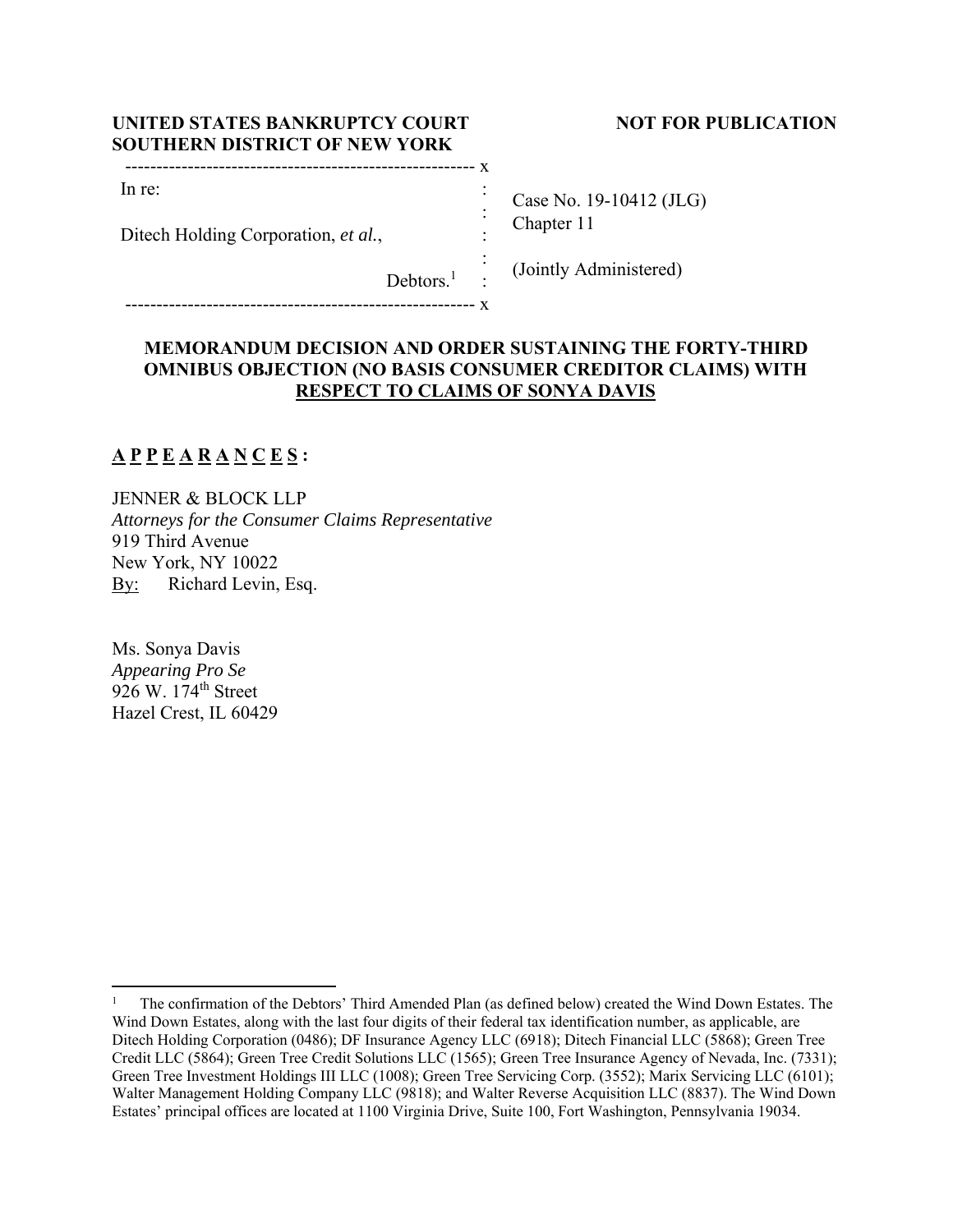## **HON. JAMES L. GARRITY, JR. U.S. BANKRUPTCY JUDGE**

#### **Introduction2**

 Sonya Davis (the "Claimant") filed five Proofs of Claim (Claim Nos. 155, 874, 1028, 1207 and 2526) in these Chapter 11 Cases against Green Tree Financial Corporation a/k/a Ditech Financial LLC ("Ditech"), and on behalf of a purported class of plaintiffs (the "Davis Claims"). Four of the Claims (Claim Nos. 155, 874, 1028 and 1207) (the "Davis Unsecured Claims") are unsecured claims seeking damages in either "undetermined" amounts or in the sum of \$700,000. The fifth claim (Claim No. 2526) (the "Davis Administrative Expense Claim") is styled as "First Interim Application for Allowance of Compensation and Reimbursement of Expenses by Class Members Representative," in which the Claimant seeks payment of \$3,550 for research and travel expenses that she has incurred in preparing various filings in these Chapter 11 Cases.

In their Forty-Third Omnibus Claims Objection (the "Objection"),<sup>3</sup> the Plan Administrator and the Consumer Claims Representative (collectively, the "Estate Representatives") seek to disallow and expunge the Davis Claims. The Claimant is acting pro se in this matter. She responded to the Objection (the "Response")<sup>4</sup> and the Estate Representatives

<sup>2</sup> Capitalized terms used but not otherwise defined herein shall have the meanings ascribed to them in the Third Amended Plan.

<sup>3</sup> *See* Forty-Third Omnibus Objection to Proofs of Claim (No Basis Consumer Creditor Claims) [ECF No. 1976]. References to "ECF No. \_\_\_" are to documents filed in the electronic docket in these jointly administered cases under Case No. 19-10412 (the "Chapter 11 Cases").

<sup>4</sup> *See* Creditor Davis, et. al,, v. Bank of America N.A., et al. c/o Sonya Davis Response to Forty-Third Omnibus Claims Objection to Proof of Claim (No Basis Consumer Creditor Claims) and Demand Merits Hearing [ECF No. 2408].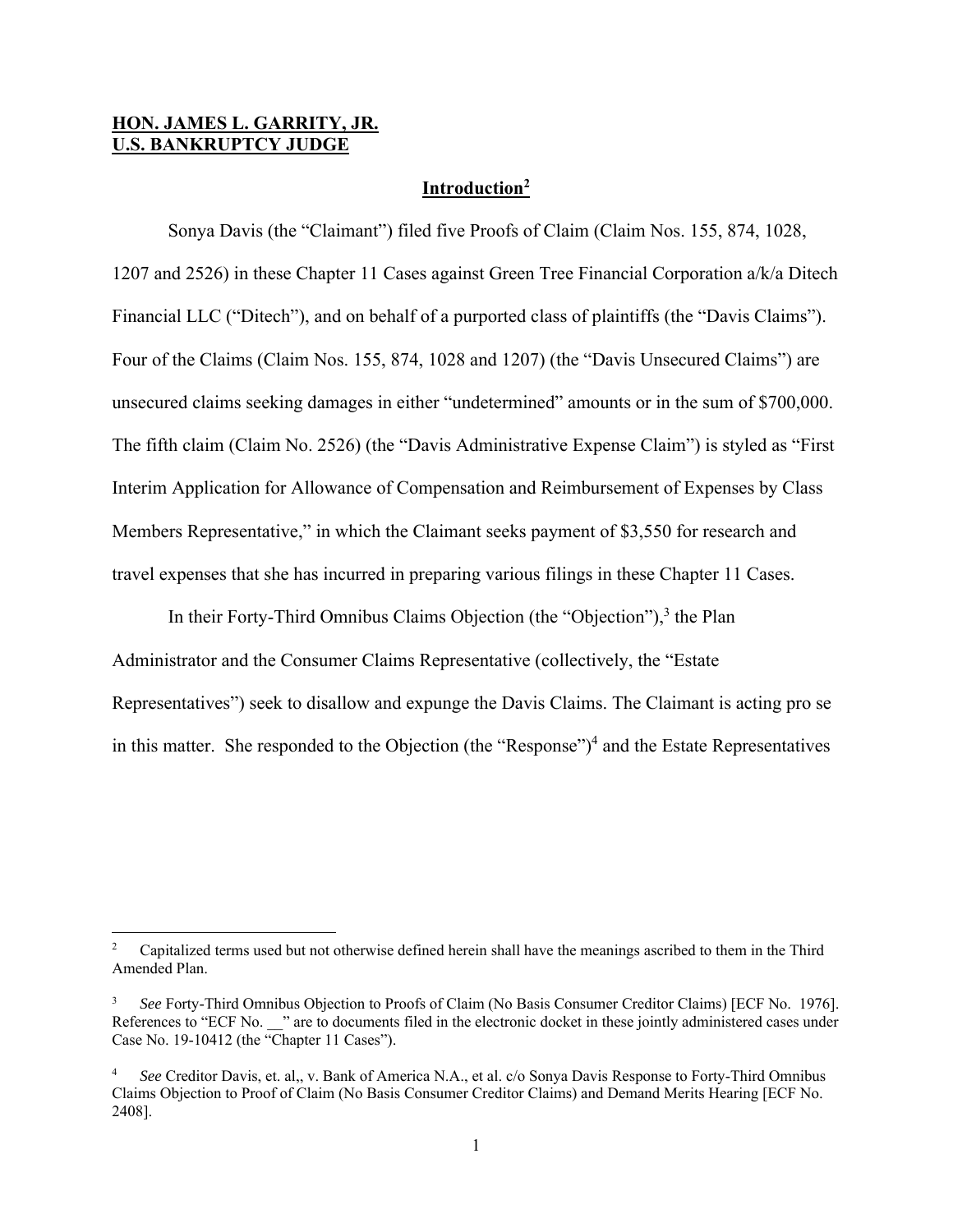submitted a joint reply to the Response (the "Reply"),<sup>5</sup> together with a Request for Judicial Notice (the "Request") in support of the Reply.<sup>6</sup>

 The Estate Representatives contend that the Court should disallow and expunge the Davis Claims because they fail to state claims for relief against Ditech. In accordance with the Court's Claims Procedures Order, $7$  the Court conducted a Sufficiency Hearing on the Davis Claims. The legal standard of review at a Sufficiency Hearing is equivalent to the standard applied to a motion to dismiss for failure to state a claim upon which relief may be granted under Rule 12(b)(6) of the Federal Rules of Civil Procedure ("Rule 12(b)(6)").8 *See* Claims Procedures Order  $\P$  3(iv)(a).

 As explained below, the Davis Administrative Expense Claim fails to state a claim for relief against Ditech because, as a matter of law, it does not qualify as an administrative expense under section 503 of the Bankruptcy Code. As to the Davis Unsecured Claims, it is settled that under Rule 12(b)(6), dismissal of a claim on *res judicata* grounds is appropriate when the elements of *res judicata* are apparent on the face of the claim. It is also settled that pro se claimants are subject to application of the principles of *res judicata* and claim preclusion. In the Davis Unsecured Claims, the Claimant seeks relief from Ditech that is identical to the relief that the Claimant and her co-plaintiffs (collectively, the "Illinois Plaintiffs") unsuccessfully sought

<sup>5</sup> *See* Joint Reply of Consumer Representative and Plan Administrator in Support of the Forty-Third Omnibus Objection to Proof of Claim (No Basis Consumer Creditor Claims) with Respect to Claims of Sonya Davis (Claim Nos. 155, 874, 1028, 1207, 2526) [ECF No. 3318].

<sup>6</sup> *See* Request for Judicial Notice in Support of the Joint Reply of the Consumer Representative and Plan Administrator in Support of the Forty-Third Omnibus Objection to Proofs of Claim (No Basis Consumer Creditor Claims) with Respect to Claims of Sonya Davis (155, 874, 1028, 1207, 2526) [ECF No. 3320].

<sup>7</sup> *See* Order Approving (I) Claim Objection Procedures and (II) Claim Hearing Procedures. [ECF No. 1632].

<sup>8</sup> Rule 12(b)(6) is incorporated herein by Rule 7012 of the Federal Rules of Bankruptcy Procedure (the "Bankruptcy Rules").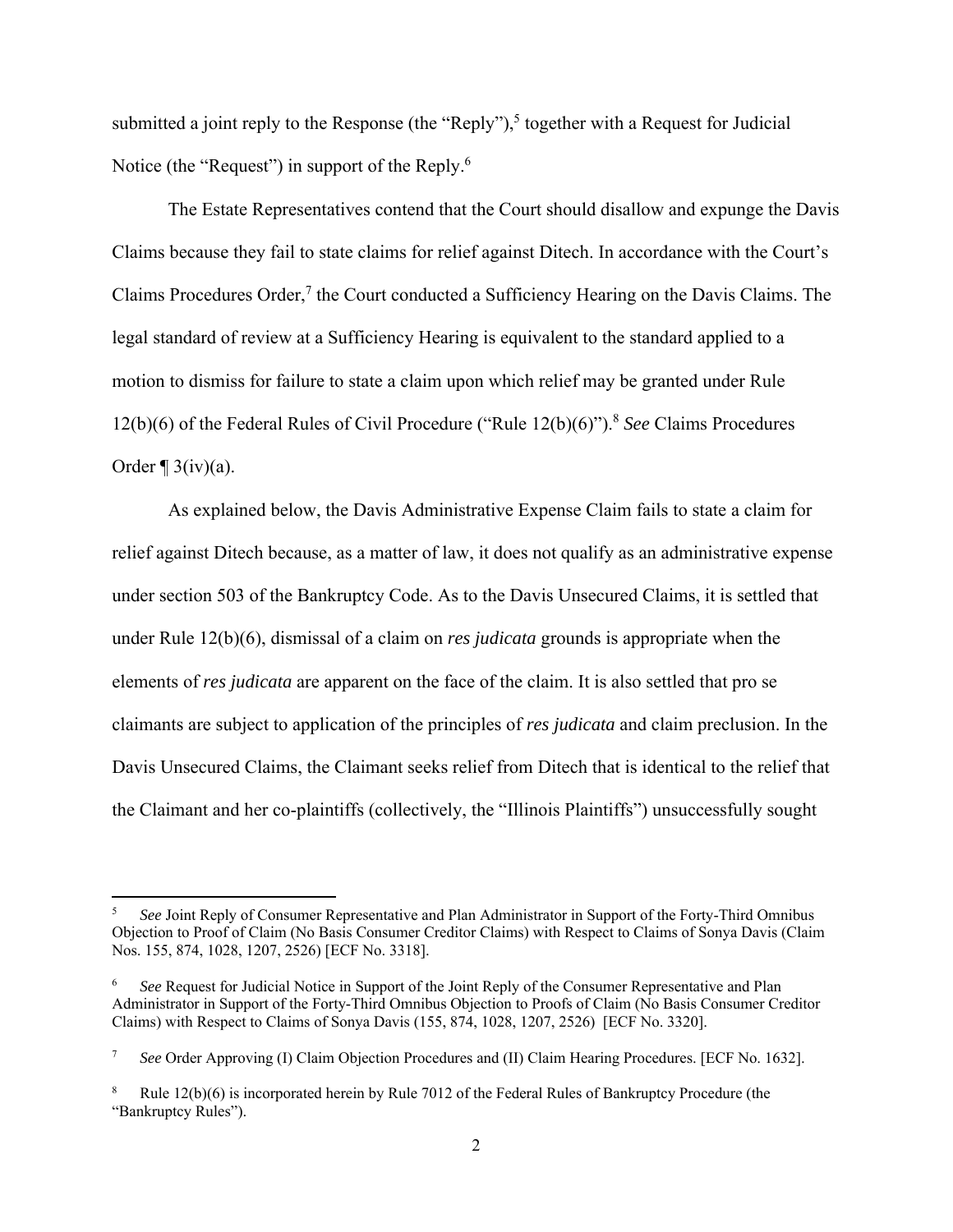against Ditech, and others, (the "Illinois Defendants") in two pre-petition lawsuits brought against the defendants in the United States District Court for the Northern District of Illinois. The Illinois District Court dismissed both lawsuits, the second with prejudice. The Illinois Plaintiffs did not appeal dismissal of the first action. However, they appealed the dismissal of the second action, and the Seventh Circuit Court of Appeals affirmed the Illinois District Court's judgment. The Illinois Plaintiffs filed a petition for a *writ of certiorari* to the United States Supreme Court, which was denied. The order dismissing the second action is final. As explained below, the Davis Unsecured Claims essentially restate the claims/matters at issue in the Illinois District Court litigation. Accordingly, construing the Davis Unsecured Claims in the light most favorable to the pro se Claimant, and drawing all inferences in her favor, it is plain from the face of the Davis Unsecured Claims that application of the doctrine of *res judicata* bars the Claimant from recovery on those claims.

 Accordingly, for those reasons, and as discussed below, the Court sustains the Objection and disallows and expunges the Davis Claims.

#### **Jurisdiction**

 The Court has jurisdiction to consider this matter pursuant to 28 U.S.C. §§ 157 and 1334 and the Amended Standing Order of Referral of Cases to Bankruptcy Judges of the United States District Court for the Southern District of New York, dated January 31, 2012 (Preska, C.J.). This is a core proceeding pursuant to 28 U.S.C. § 157(b).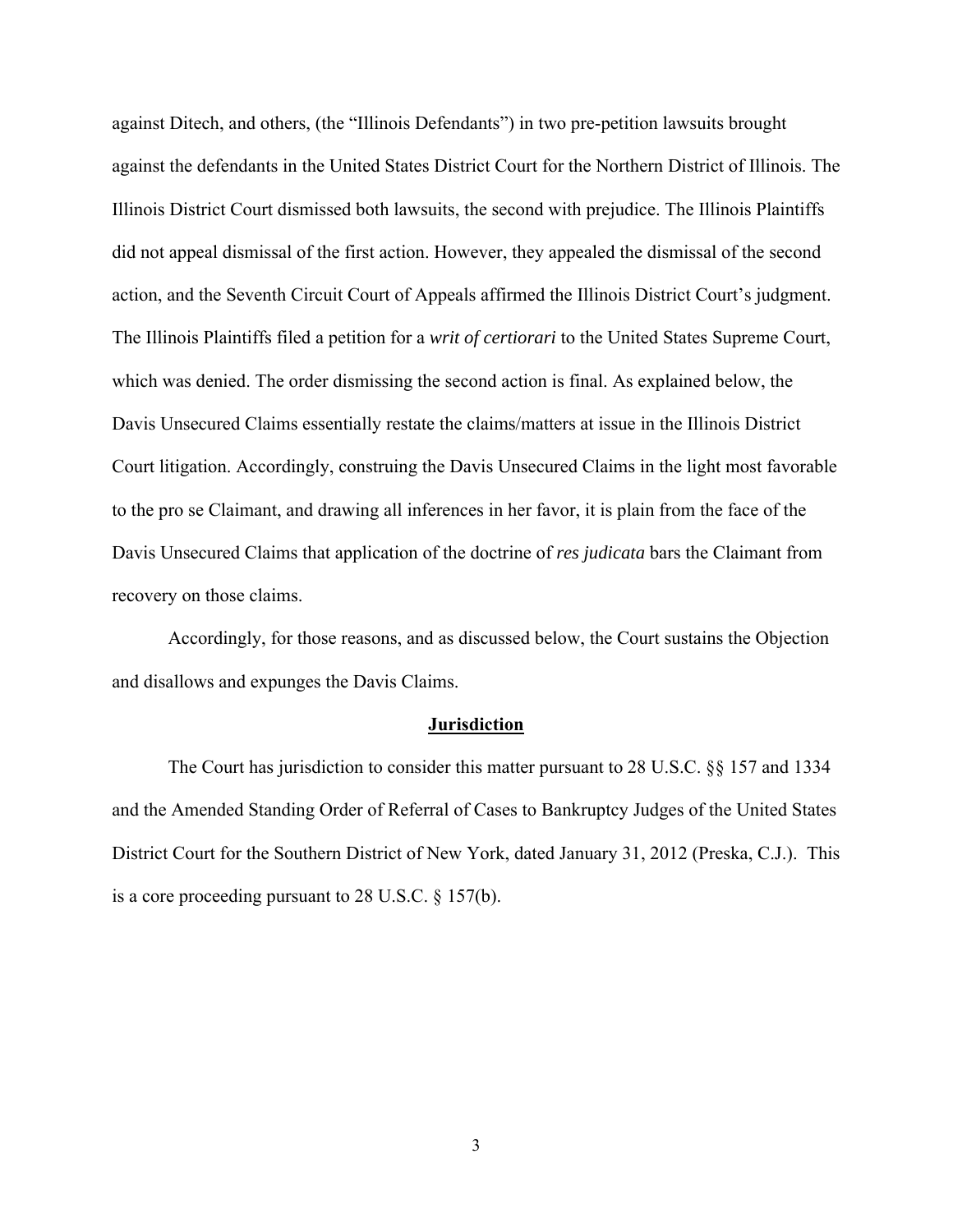#### **Background9**

 On June 8, 2016, the Illinois Plaintiffs commenced an action in the Illinois District Court against eighteen mortgage loan originators and loan servicers, including Ditech.<sup>10</sup> In the Third Amended Complaint filed therein, Plaintiffs asserted six different causes of action under various legal theories and statutes: the Stored Communications Act ("SCA"); the Gramm-Leach-Bliley Act; the Fair Credit Reporting Act; the Declaratory Judgment Act ("DJA"); the Real Estate Settlement Procedures Act ("RESPA"); and for unjust enrichment.<sup>11</sup> In support of those claims, the Illinois Plaintiffs alleged that Ditech and the other Illinois Defendants improperly disseminated their private and confidential information, which they allegedly obtained while servicing the plaintiffs' mortgages.<sup>12</sup> The Illinois Plaintiffs, including the Claimant, abandoned

<sup>9</sup> As discussed below, in applying Rule 12(b)(6) to the Davis Claims, the Court tests the legal sufficiency of the Claims. Accordingly, in resolving the Objection, the Court assumes the truth of the well plead facts in support of the Davis Claims. *See Ashcroft v. Iqbal,* 556 U.S. 662, 678 (2009); *see also Roth v. Jennings*, 489 F.3d 499, 509 (2d Cir. 2007) ("In any event, a ruling on a motion for dismissal pursuant to Rule 12(b)(6) is not an occasion for the court to make findings of fact."). In support of the Davis Claims and the Objection, both the Claimant and Estate Representatives rely on documents of record in the Illinois District Court litigation including Claimant's appeals. The Estate Representatives request the Court to take judicial notice of certain of those documents. *See* Request at 1- 3. It is well settled that in resolving a Rule 12(b)(6) motion, the court "may take notice of proceedings in other courts, both within and without the federal judicial system, if those proceedings have a direct relation to matters at issue." *St. Louis Baptist Temple, Inc. v. FDIC,* 605 F.2d 1169, 1172 (10th Cir.1979); *Kasey v. Molybdenum Corp. of America*, 336 F.2d 560, 563 (9<sup>th</sup> Cir. 1964) (where parties had history of litigation in state court, court took "judicial notice of . . . officially reported decisions and refers to them for a better understanding of the complicated factual situation here existing."); *Wingate v. Gives*, 05 Civ. 1872 (LAK), 2016 WL 519634, at \*1 (S.D.N.Y. Feb. 5, 2016) (court took judicial notice of facts in reported state court decisions); *Church of Scientology Int'l v. Time Warner, Inc.,* 806 F.Supp. 1157, 1159 n.2 (S.D.N.Y.1992) (court took judicial notice of reported decisions dealing with Scientology organizations). *See also Glob. Network Commc'ns, Inc. v. City of New York*, 458 F.3d 150, 156 (2d Cir. 2006) (stating that on a motion to dismiss for failure to state a claim a court may consider materials extrinsic to the pleadings, if the materials are integral to the complaint or matters subject to judicial notice). The matters at issue in the Davis Unsecured Claims mirror those at issue and finally resolved against the Claimant in the Illinois District Court litigation. The documents cited by the Claimant and Estate Representatives directly bear on the matters at issue in the Objection. Thus, subject to the standards applicable to Rule 12(b)(6) motions, the Court takes judicial notice of the documents that the Claimant and Estate Representatives rely on in support of their respective positions in this matter. As necessary, the Court cites those documents herein.

<sup>10</sup> *See Glover, et al. v. Bank of Am. Corp., et al.*, Case No. 1:16-cv-05993 (N.D. Ill. June 8, 2016) ("*Davis I*").

<sup>11</sup> *See Davis I*, Docket No. 189, Third Amended Complaint (the "Third Amended Complaint").

<sup>12</sup> *See id.,* Docket No. 213, Order at 2 ("*Davis I* Dismissal Order").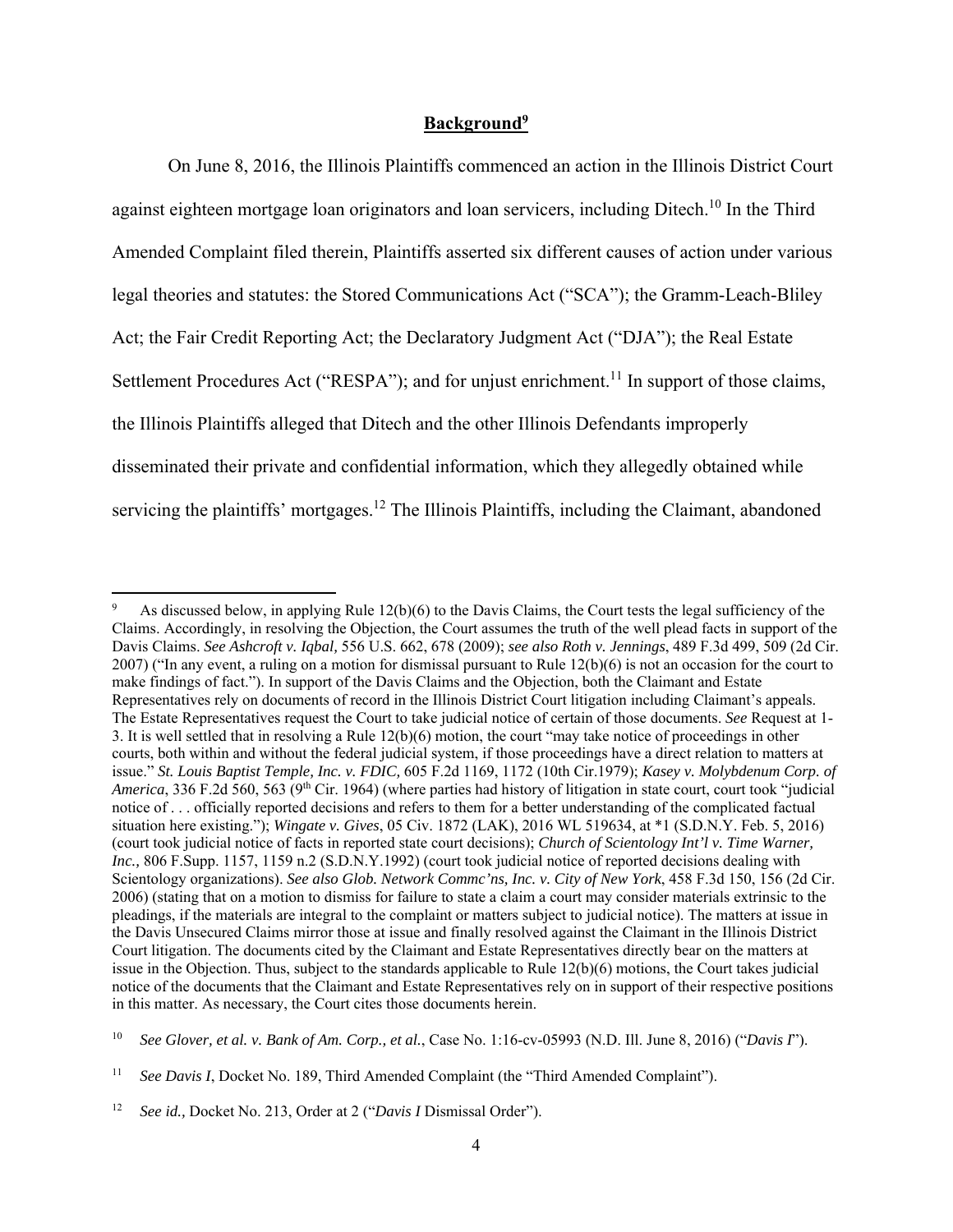the claims under SCA, RESPA, and DJA. On September 25, 2017, the Illinois District Court granted the defendants' motion to dismiss the remaining claims in the Third Amended Complaint on the grounds that the Illinois Plaintiffs failed to state claims upon which relief could be granted.13 The Illinois District Court entered a judgment in favor of defendants. No party appealed the *Davis I* Dismissal Order, although the Claimant filed a motion for reconsideration which the Illinois District Court denied after a hearing.<sup>14</sup> Thereafter, the case was closed.

 On October 25, 2017, the Claimant and most of the other Illinois Plaintiffs in *Davis I* sued most of Illinois Defendants (including Ditech) in the Illinois District Court in *Davis II*. 15 On November 20, 2017, Ditech was served with the *Davis II* complaint.<sup>16</sup> On December 5, 2017, before the time could expire for Ditech to file an answer as set forth in the Federal Rules of Civil Procedure, the Illinois District Court conducted a status conference in *Davis II*. At that conference, the Claimant conceded that the relief sought in the *Davis II* complaint was similar to the relief sought by the Illinois Plaintiffs in the *Davis I* complaint, and that *Davis II* was based on the original facts in *Davis I*. 17 After hearing from the parties and admonishing the plaintiffs for "filing the same thing over and over again,"18 the Illinois District Court *sua sponte* dismissed the *Davis II* complaint, with prejudice.<sup>19</sup>

 $13$  *Id.* at 4-6.

<sup>14</sup> *Davis I*, Docket No. 219, Minute Entry.

<sup>15</sup> *See Davis, et al. v. Bank of Am. Corp*., *et al.,* Case No. 1:17-cv-07714 (N.D. Ill. Oct. 25, 2017) ("*Davis II*").

<sup>&</sup>lt;sup>16</sup> *See id.*, Docket No. 73, Return of Service.

<sup>17</sup> *See id.,* Docket No. 83, Transcript of Proceeding from Hearing held December 5, 2017, at 7:23-8:4 ("*Davis II* Tr.").

<sup>18</sup> *Id.* at 12:11-12.

<sup>19</sup> *Id.* at 28:2-12; *see also Davis II,* Docket No. 69, Judgment.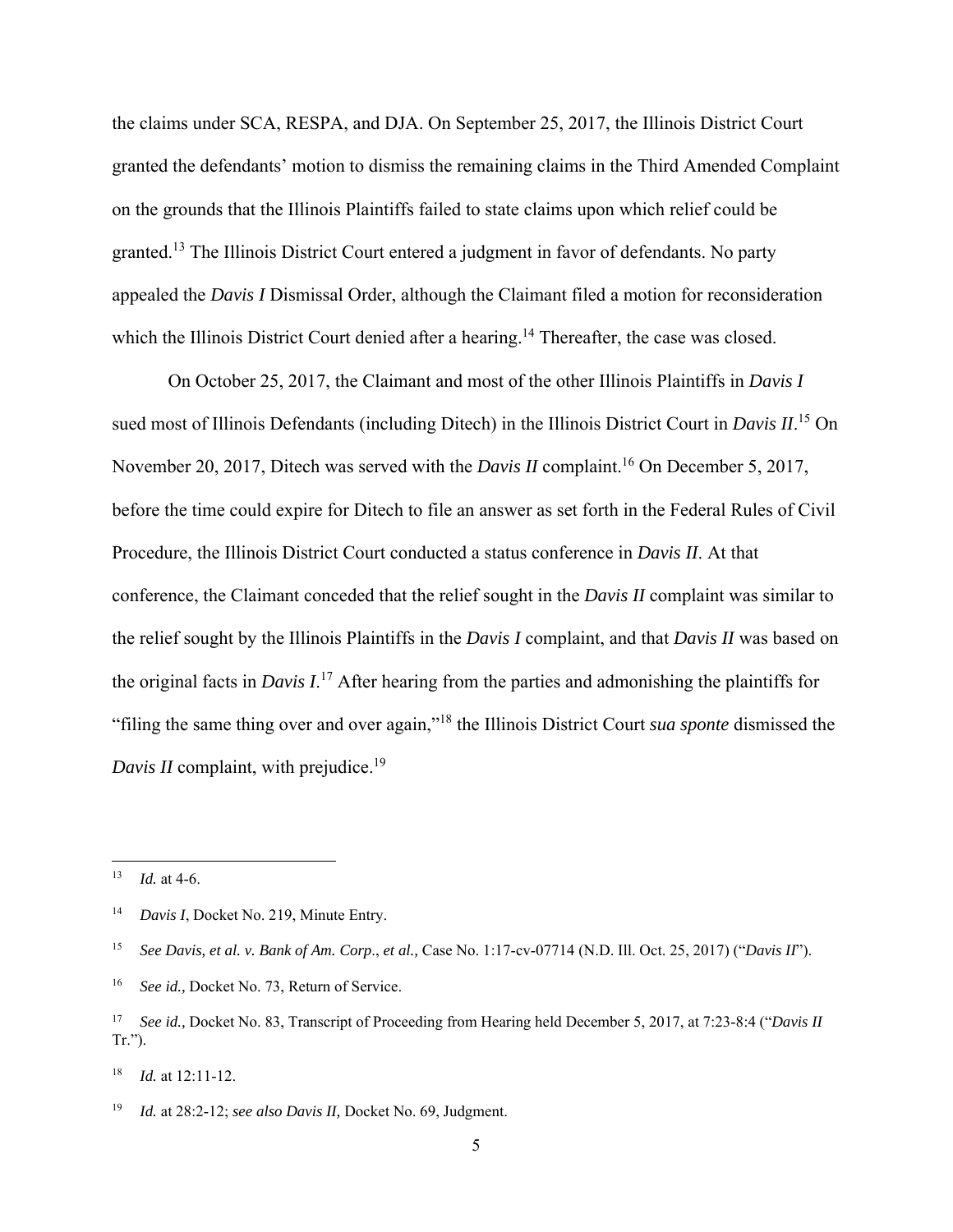On December 27, 2017, Claimant, acting pro se filed a Notice of Appeal on behalf of herself and the Illinois Plaintiffs party to *Davis II*. 20 On June 25, 2018, the Seventh Circuit Court of Appeals dismissed the case holding that Claimant, a non-lawyer, could not litigate on behalf of the Illinois Plaintiffs in federal court.<sup>21</sup> As to Claimant's own appeal, the circuit court found that the "appellate submissions do not contain any coherent argument for our review." $^{22}$  On July 17, 2018, the circuit denied the Claimant's motion for rehearing on *Davis III*. 23 On August 8, 2018, Claimant and eighteen of her co-plaintiffs again appealed the *Davis III* dismissal.24 On March 5, 2019, the Seventh Circuit dismissed the appeal as untimely.<sup>25</sup> On March 14, 2019, the Seventh Circuit denied a subsequent motion for rehearing.<sup>26</sup> On June 10, 2019, the Claimant and others filed a petition for *writ of certiorari* at the United States Supreme Court.<sup>27</sup> On November 18, 2019, *certiorari* was denied.28 On January 13, 2020, a subsequent motion for rehearing on the denial was also denied.29

- <sup>28</sup> *Id.*
- <sup>29</sup> *Id.*

<sup>20</sup> *See Davis v. Bank of America Corp., et al.,* No 17-3656 (7th Cir. 2017) ("*Davis III*").

<sup>21</sup> *Davis v. Bank of Am. Corp.*, 727 F. App'x 880, 881 (7th Cir. 2018).

<sup>22</sup> *See id.* at 881.

<sup>23</sup> *Davis v. Bank of Am. Corp.*, No. 17-3656, 2018 U.S. App. LEXIS 19798, at \*2 (7th Cir. July 17, 2018).

<sup>24</sup> *Steven Davis v. Bank of Am. Corp., et al.,* Case No. 18-2702, Docket No. 1 (7th Cir. Aug. 8, 2018) ("*Davis IV*").

<sup>25</sup> *See id.* at Docket No. 35.

<sup>26</sup> *Id.* at Docket No. 39.

<sup>27</sup> *See Steven E. Davis, et al., Petitioners v. Bank of America Corporation, et al.*, Case No. 19-332 ("*Davis V*").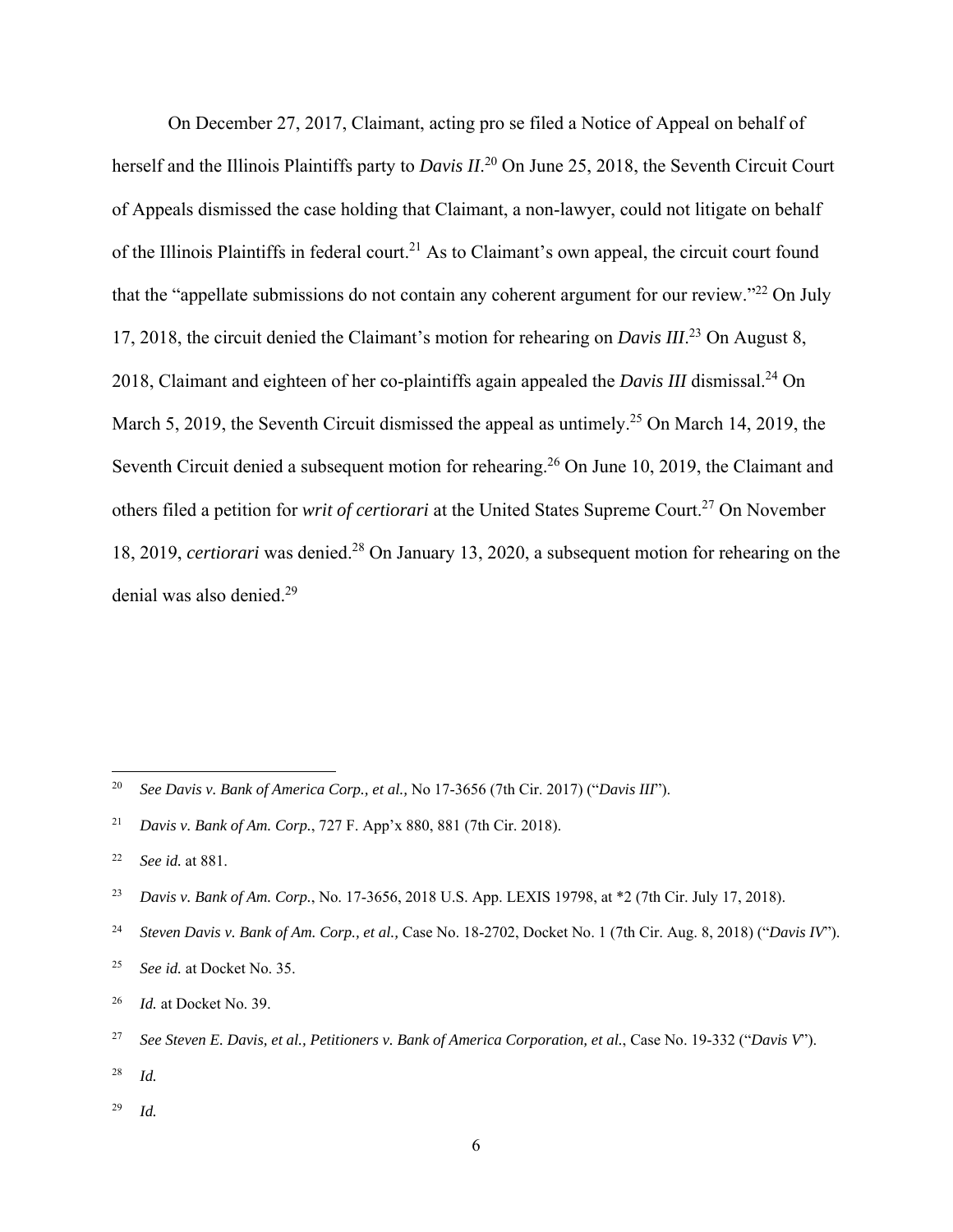### **Debtors Bankruptcy Cases**

 On February 11, 2019, Ditech Holding Corporation (f/k/a Walter Investment Management Corp.) and certain of its affiliates ("Debtors") filed petitions for relief under Chapter 11 of Title 11 of the United States Code (the "Bankruptcy Code") in this Court. The Debtors remained in possession of their business and assets as debtors and debtors in possession pursuant to sections 1107(a) and 1108 of the Bankruptcy Code. On February 22, 2019, the Court entered an order fixing April 1, 2019 at 5:00 p.m. (prevailing Eastern Time) as the deadline for each person or entity, not including governmental units (as defined in section 101(27) of the Bankruptcy Code) to file a proof of claim in the Chapter 11 Cases (the "General Bar Date").<sup>30</sup> Thereafter, the Court extended the General Bar Date for consumer borrowers, twice, and ultimately to June 3, 2019 at 5:00 p.m. (prevailing Eastern Time).<sup>31</sup>

On September 26, 2019, the Debtors confirmed their Third Amended Plan,  $32$  and on September 30, 2019, that plan became effective.<sup>33</sup> The Plan Administrator is a fiduciary appointed under the Third Amended Plan who is charged with the duty of winding down, dissolving and liquidating the Wind Down Estates.<sup>34</sup> The Consumer Claims Representative is a fiduciary appointed under the Third Amended Plan who is responsible for the reconciliation and

<sup>30</sup> *See* Order Establishing Deadline for Filing Proofs of Claim and Approving the Form and Manner of Notice Thereof [ECF No. 90].

<sup>31</sup> *See* Order Further Extending General Bar Date for Filing Proofs of Claim for Consumer Borrowers *Nunc Pro Tunc* [ECF No. 496].

<sup>32</sup> *See* Third Amended Joint Chapter 11 Plan of Ditech Holding Corporation and its Affiliated Debtors [ECF No. 1326] (the "Third Amended Plan"); Order Confirming Third Amended Joint Chapter 11 Plan of Ditech Holding Corporation and its Affiliated Debtors [ECF No. 1404].

<sup>&</sup>lt;sup>33</sup> Notice of (I) Entry of Order Confirming Third Amended Joint Chapter 11 Plan of Ditech Holding Corporation and its Affiliated Debtors, (II) Occurrence of Effective Date, and (III) Final Deadline for Filing Administrative Expense Claims [ECF No. 1449].

<sup>34</sup> *See* Third Amended Plan, Art. I, ¶¶ 1.130, 1.184, 1.186.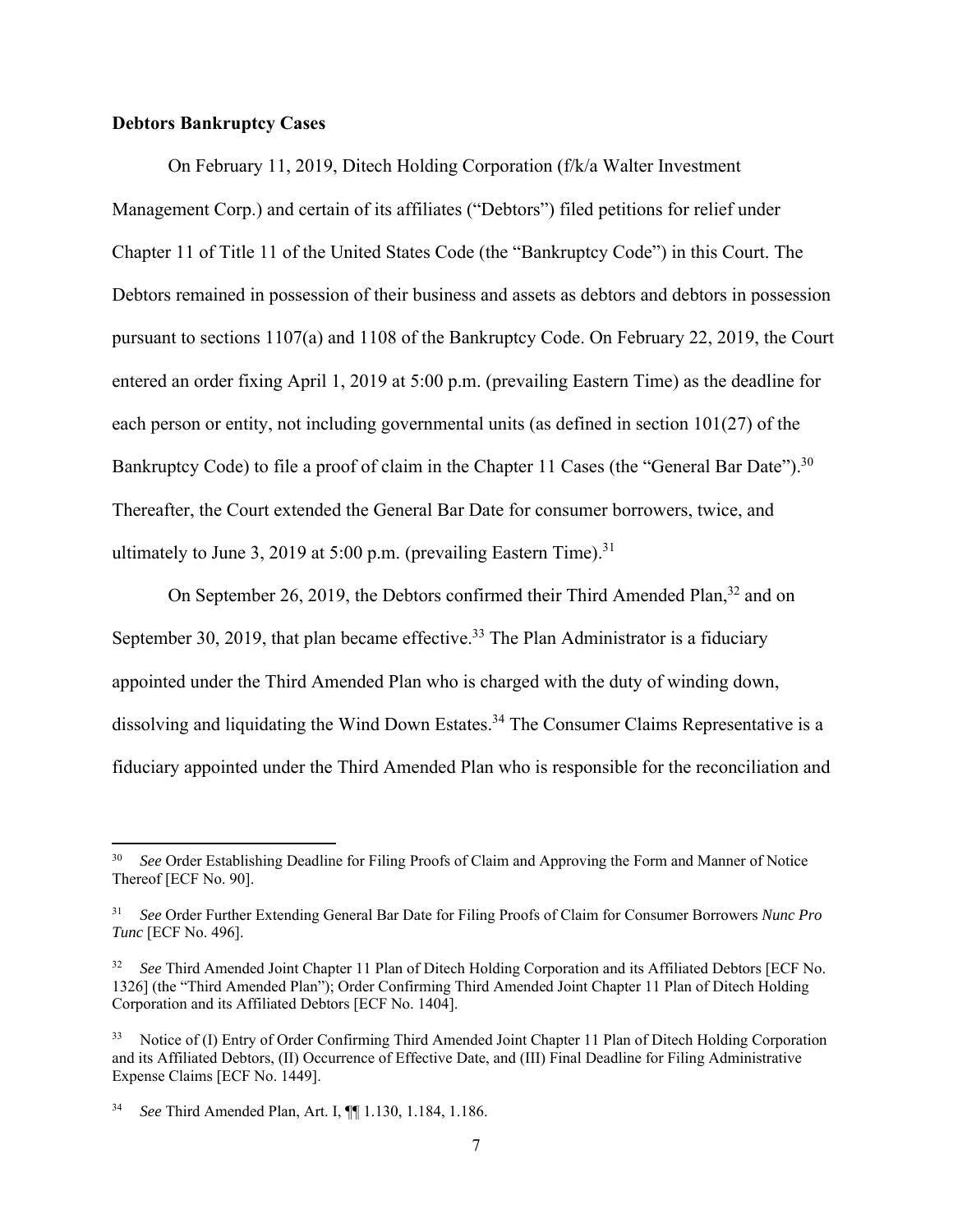resolution of Consumer Creditor Claims and distribution of funds to holders of Allowed Consumer Creditor Claims in accordance with the Third Amended Plan.<sup>35</sup>

 Pursuant to the Confirmation Order, the Court set the deadline for asserting Administrative Expense Claims to thirty-five (35) days from the date of service of the Confirmation Order. Under the Third Amended Plan, the Plan Administrator, on behalf of each of the Wind Down Estates, is authorized to object to all Administrative Expense Claims, Priority Tax Claims, Priority Non-Tax Claims, and Intercompany Claims; and the Consumer Claims Representative has the exclusive authority to object to all Consumer Creditor Claims. *See* Third Amended Plan, Art. VII, § 7.1.

## **The Proofs of Claims**

The Claimant timely filed the Davis Claims. In short, the substance of those claims is as

follows:

Claims Nos. 155 and 874 are general unsecured claims filed on March 11, 2019 and April 8, 2019, respectively, by Claimant as the "representative" of the Illinois Plaintiffs. Both claims state the basis of the claim as "civil matter" and neither claim quantifies the amount of the claim. Claim No. 155 attaches a motion for summary judgment filed by the Claimant in the Seventh Circuit related to the *Davis IV* set of appeals. Claim No. 874 did not attach any supporting documentation.

Claims Nos. 1028 and 1207 are general unsecured claims filed on April 17, 2019 and April 23, 2019, respectively, by Claimant as the "representative" of the Illinois Plaintiffs. Both claims state that the basis of the claim as "civil matter" and both claims quantify the amount of the claim at \$700,000. The Claimant did not attach supporting documentation to either claim.

Claim No. 2526 is an administrative expense claim filed on October 21, 2019, by Claimant as the "pro se representative" for the class. This claim, in the amount of \$3,550, seeks reimbursement for "traveling and preparation expenses" related to the above four proofs of claim. This amount consists of \$1,800 as compensation for 72 hours of researching and preparing motions, as well as \$1,750 in traveling expenses (including airfare, hotels, taxi fares, and meals) apparently related to the proofs of claim.

<sup>35</sup> *Id.,* Art. I, ¶ 1.41.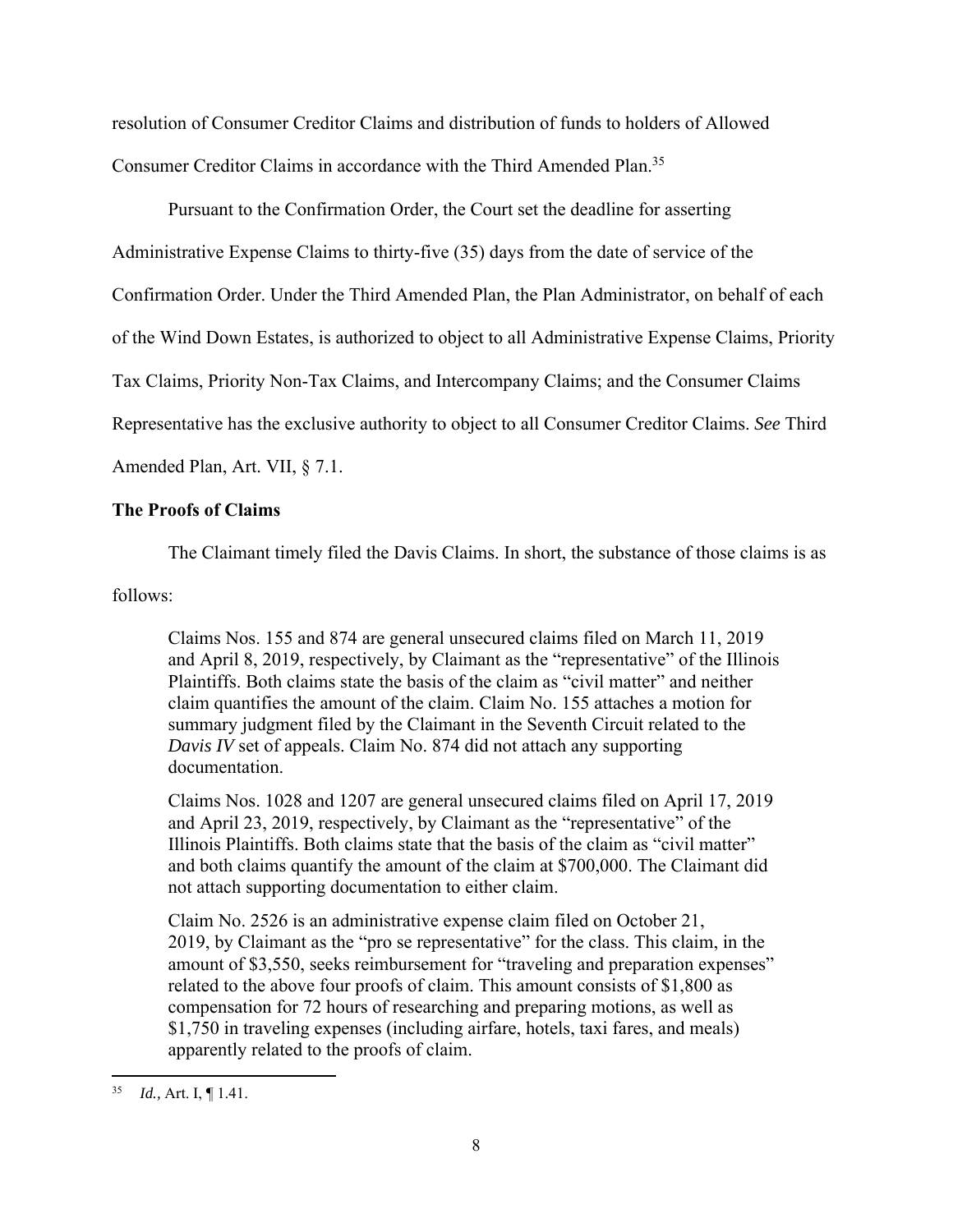#### **Claims Procedures Order**

 On November 19, 2019, the Court entered the Claims Procedures Order. Under that order, the Estate Representatives are authorized to file Omnibus Objections seeking reduction, reclassification, or disallowance of Claims on the grounds set forth in Bankruptcy Rule 3007(d) and additional grounds set forth in the Claims Procedures Order. *See* Claims Procedures Order ¶  $2(i)(a)-(h)$ . A properly filed and served response to an Objection gives rise to a "Contested Claim" that will be resolved at a Claim Hearing. *Id.* ¶ 3(iv). The Estate Representatives have the option of scheduling the Claim Hearing as either a "Merits Hearing" or a "Sufficiency Hearing." *Id.*  $\mathbb{I}$  3(iv)(a),(b). A "Merits Hearing" is an evidentiary hearing on the merits of a Contested Claim. A "Sufficiency Hearing" is a non-evidentiary hearing to address whether the Contested Claim states a claim for relief against the Debtors. The legal standard of review that will be applied by the Court at a Sufficiency Hearing is equivalent to the standard applied by the Court upon a motion to dismiss for failure to state a claim upon which relief can be granted. *Id.* ¶  $3(iv)(a)$ .

#### **The Objection**

 In the Objection, the Estate Representatives challenge the sufficiency of the Davis Claims and contend that they fail to state claims for relief, and, accordingly, by application of Rule 12(b)(6), the Court must disallow and expunge those claims. They assert that the Davis Administrative Expense Claim fails to state a claim for relief against Ditech because, as a matter of law, it does not qualify as an administrative expense under section 503 of the Bankruptcy Code. The Estate Representatives contend that the Court must disallow and expunge the Davis Unsecured Claims because they are barred by application of the doctrine of *res judicata* because on the face of those claims, it is clear that they are merely a rehash of the claims dismissed with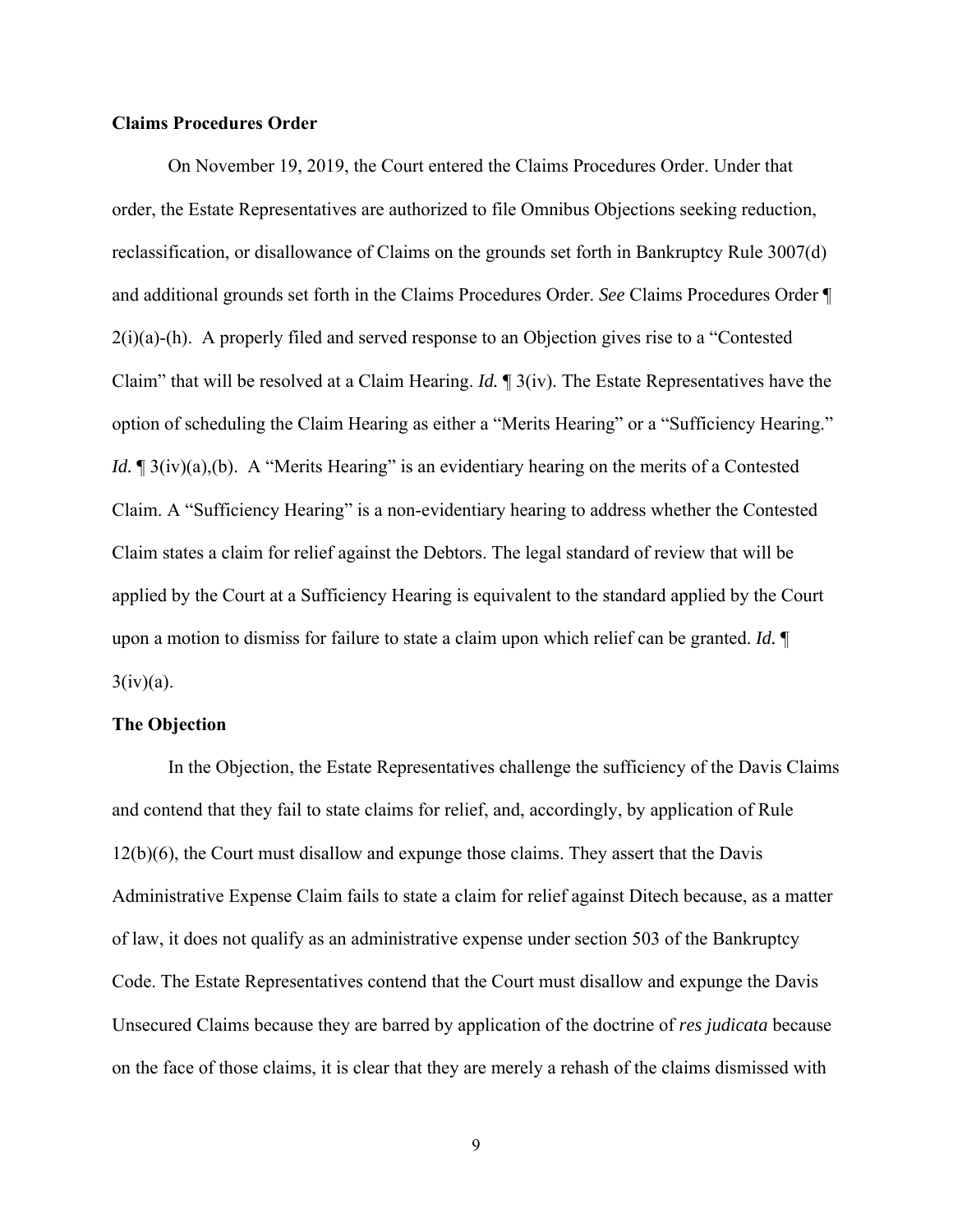prejudice by the Illinois District Court in *Davis I* and *Davis II*, and finally disallowed by the Seventh Circuit Court of Appeals in *Davis III* and *Davis IV* and the Supreme Court in *Davis V.*

 In her Response, the Claimant does not address the Estate Representative's objection to the Davis Administrative Expense Claim. She contends that the Davis Unsecured Claims are valid and that Ditech defaulted under the Federal Rules of Civil Procedure when it failed to respond to the complaint filed in *Davis II* and instead commenced its bankruptcy case. *See*  Response at 2. She also asserts that she was directed by the Court to file the Davis Claims and having done so, the Estate Representatives now seek to deprive her and her constituents of their due process merely because they are pro se parties. *Id.* at 3. Finally, she states that the Davis Unsecured Claims constitute prima facie evidence of the validity and amount of the claim and asserts that she has provided sufficient evidence to support the Davis Unsecured Claims. *Id.* at 3.

The Court considers those matters below.

#### **Applicable Legal Standards**

 Under section 502(a) of the Bankruptcy Code, "a claim ... proof of which is filed under section 501 of this title, is deemed allowed, unless a party in interest ... objects." 11 U.S.C. § 502(a). The filing of a proof of claim constitutes "prima facie evidence of the validity and amount of a claim." Fed. R. Bank. P. 3001(f). If an objection refuting at least one of the claim's essential allegations is asserted, the claimant has the burden to demonstrate the validity of the claim. *See, e.g., Rozier v. Rescap Borrower Claims Tr. (In re Residential Capital, LLC)*, 15 Civ. 3248(KPF), 2016 WL 796860, at \*9 (S.D.N.Y. Feb. 22, 2016); *Hasson v. Motors Liquidation Co. (In re Motors Liquidation Co.)*, No. 09-50026, 2012 WL 1886755, at \*3 (S.D.N.Y. May 12, 2012); *In re Oneida Ltd.*, 400 B.R. 384, 389 (Bankr. S.D.N.Y. 2009), *aff'd sub nom. Peter J. Solomon Co., L.P. v. Oneida, Ltd.*, No. 09-cv-2229, 2010 WL 234827 (S.D.N.Y. Jan. 22, 2010).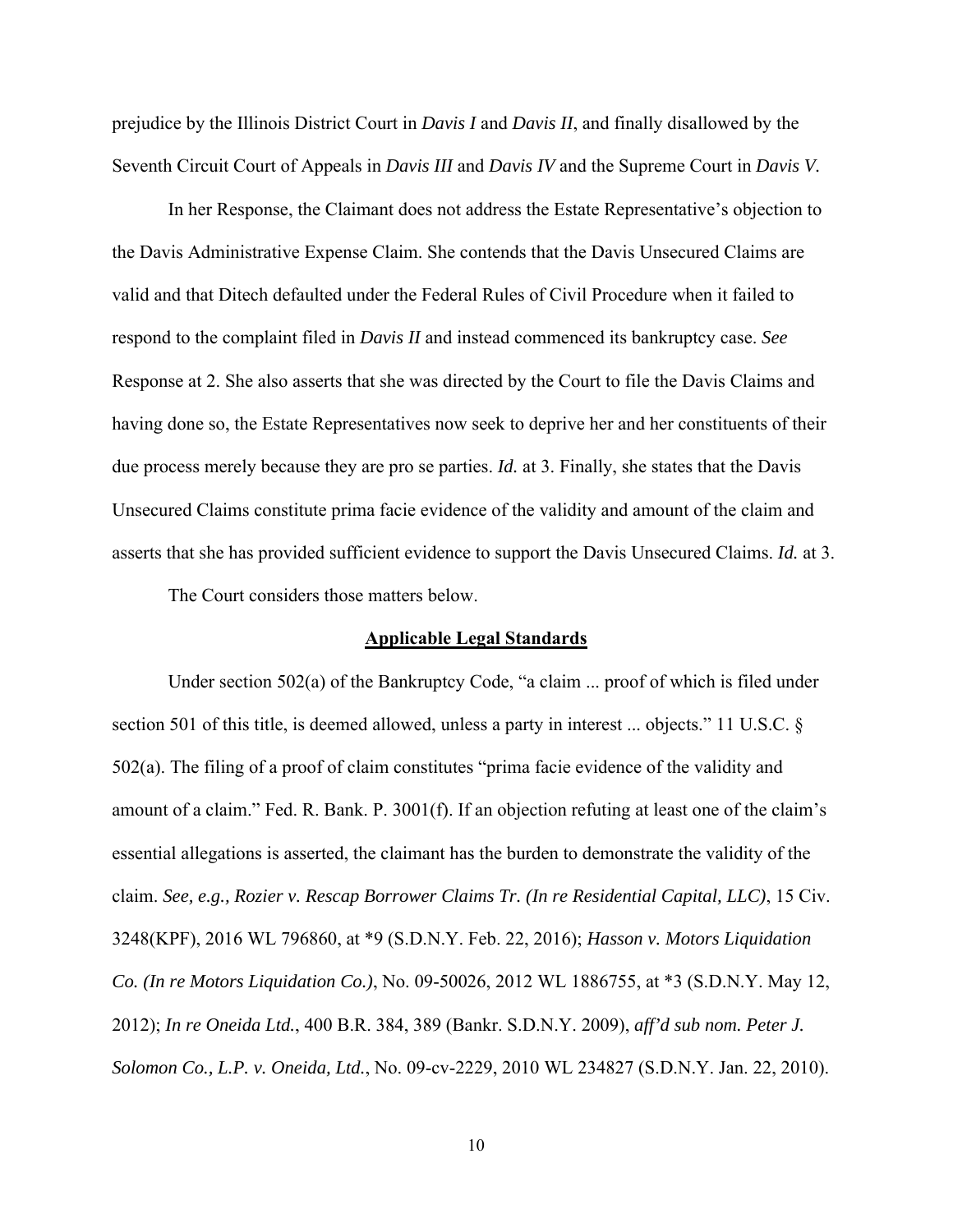Section 502(b) sets forth the grounds for disallowing a properly filed proof of claim. *See* 11 U.S.C. § 502(b); *see also Travelers Cas. and Sur. Co. of Am. v. Pacific Gas and Elec. Co.,* 549 U.S. 443, 449 (2007) ("But even where a party in interest objects [to a claim], the court 'shall allow' the claim 'except to the extent that' the claim implicates any of the nine exceptions enumerated in § 502(b)").

 In filing the Objection to the Davis Claims, the Estate Representatives initiated a contested matter. *See* Fed. R. Bankr. P. 3007 advisory committee's note ("[t]he contested matter initiated by an objection to a claim is governed by Rule 9014."). *See also In re Tender Loving Care Health Servs., Inc.*, 562 F.3d 158, 162 (2d Cir. 2009) (stating that "when a debtor files an objection to a claim, the objection has initiated a contested matter.") Bankruptcy Rule 9014 governs contested matters. The rule does not explicitly provide for the application of Rule 7012.36 However, Bankruptcy Rule 9014 provides that a bankruptcy court "may at any stage in a particular matter direct that one or more of the other Rules in Part VII shall apply." Fed. R. Bankr. P. 9014. The Court did so here. Under the Claims Procedures Order, the legal standard of review the Court applies at a Sufficiency Hearing is equivalent to the standard applied by the Court under Rule 12(b)(6) on a motion to dismiss for failure to state a claim upon which relief could be granted. *See* Claims Procedure Order ¶ 3(iv)(a). *See also In re 20/20 Sport, Inc.*, 200 B.R. 972, 978 (Bankr. S.D.N.Y. 1996) ("In bankruptcy cases, courts have traditionally analogized a creditor's claim to a civil complaint [and] a trustee's objection to an answer. . . ").

 In applying Rule 12(b)(6) to the Davis Claims, the Court assesses the sufficiency of the facts alleged in support of the claims in light of the pleading requirements under Rule 8(a) of the

<sup>36</sup> As noted, Bankruptcy Rule 7012 incorporates Rule 12.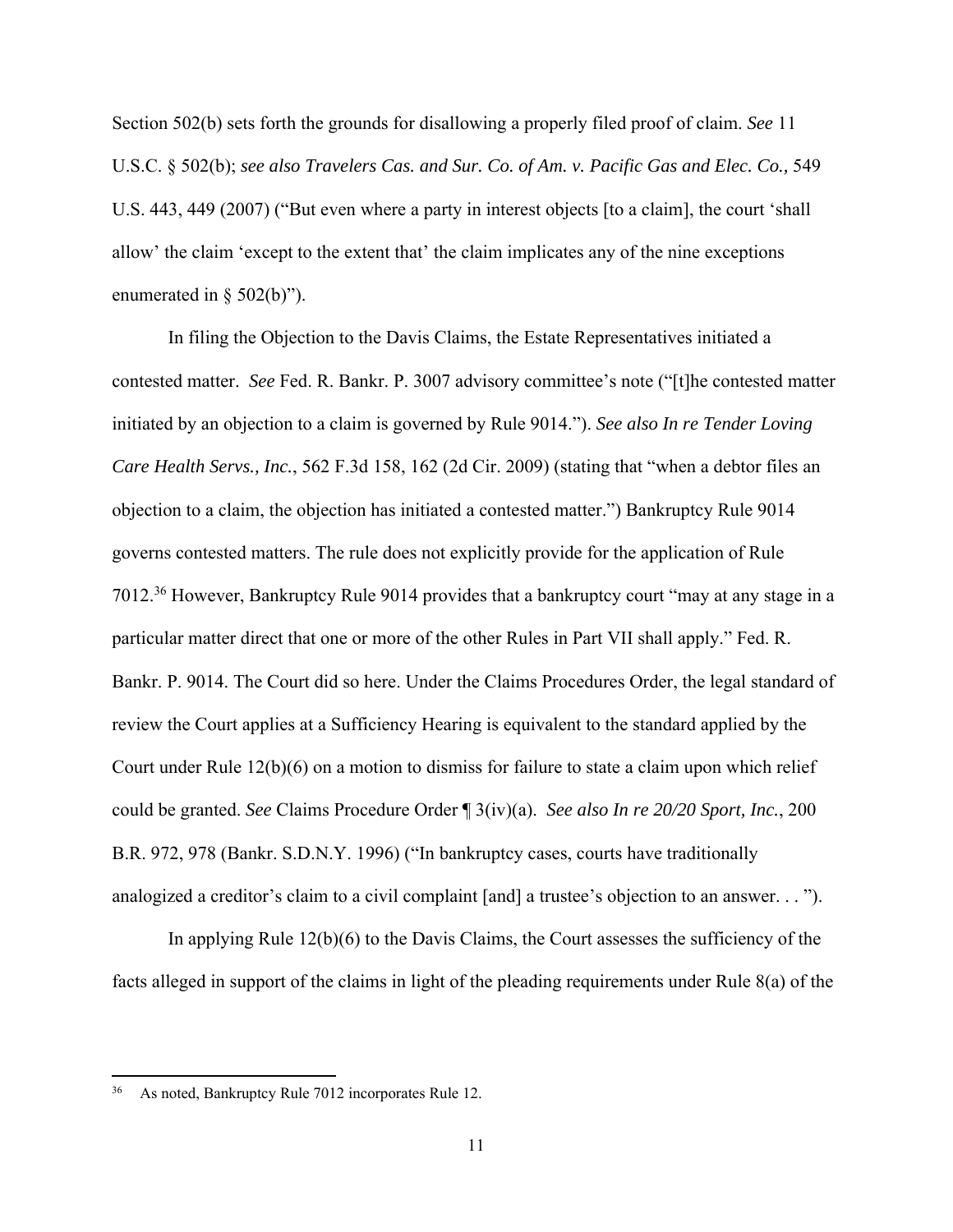Federal Rules of Civil Procedure.<sup>37</sup> Rule  $8(a)(2)$  states that a claim for relief must contain "a short and plain statement of the claim showing that the pleader is entitled to relief[.]" Fed. R. Civ. P. 8(a)(2). To meet that standard, the Davis Claims "must contain sufficient factual matter, accepted as true, to state a claim to relief that is plausible on its face." *Ashcroft v. Iqbal,* 556 U.S. 662, 678 (2009) ("*Iqbal*") (citations omitted); *accord Bell Atlantic Corp. v. Twombly,* 550 U.S. 544, 570 (2007) ("*Twombly*"). "A claim has facial plausibility when the plaintiff pleads factual content that allows the court to draw the reasonable inference that the defendant is liable for the misconduct alleged." *Iqbal*, 556 U.S. at 678; *accord Twombly*, 550 U.S. at 570. To satisfy Rule 12(b)(6), the "pleadings must create the possibility of a right to relief that is more than speculative." *Spool v. World Child Int'l Adoption Agency*, 520 F.3d 178, 183 (2d Cir. 2008) (citation omitted). In considering whether that standard is met for a particular claim, the court must assume the truth of all material facts alleged in support of the claim and draw all reasonable inferences in the claimant's favor. *See ATSI Commc'ns, Inc. v. Shaar Fund, Ltd.*, 493 F.3d 87, 98 (2d Cir. 2007). However, the court "need not accord 'legal conclusions, deductions or opinions that are couched as factual allegations . . . a presumption of truthfulness.'" *Hunt v. Enzo Biochem, Inc.*, 530 F.Supp.2d 580, 591 (S.D.N.Y. 2008) (quoting *In re NYSE Specialists Sec. Litig.*, 503 F.3d 89, 95 (2d Cir. 2007)). In short, "[i]n ruling on a motion pursuant to Fed. R. Civ. P. 12(b)(6), the duty of a court is merely to assess the legal feasibility of the complaint, not to assay the weight of the evidence which might be offered in support thereof." *DiFolco v. MSNBC Cable L.L.C.*, 622 F.3d 104, 113 (2d Cir. 2010) (citation and internal quotation marks omitted). Where, as here, the Claimant is proceeding pro se, the Court will liberally construe the Davis Claims, although those claims must nonetheless be supported by specific and detailed factual

<sup>37</sup> Rule 8 is incorporated herein pursuant to Bankruptcy Rule 7008.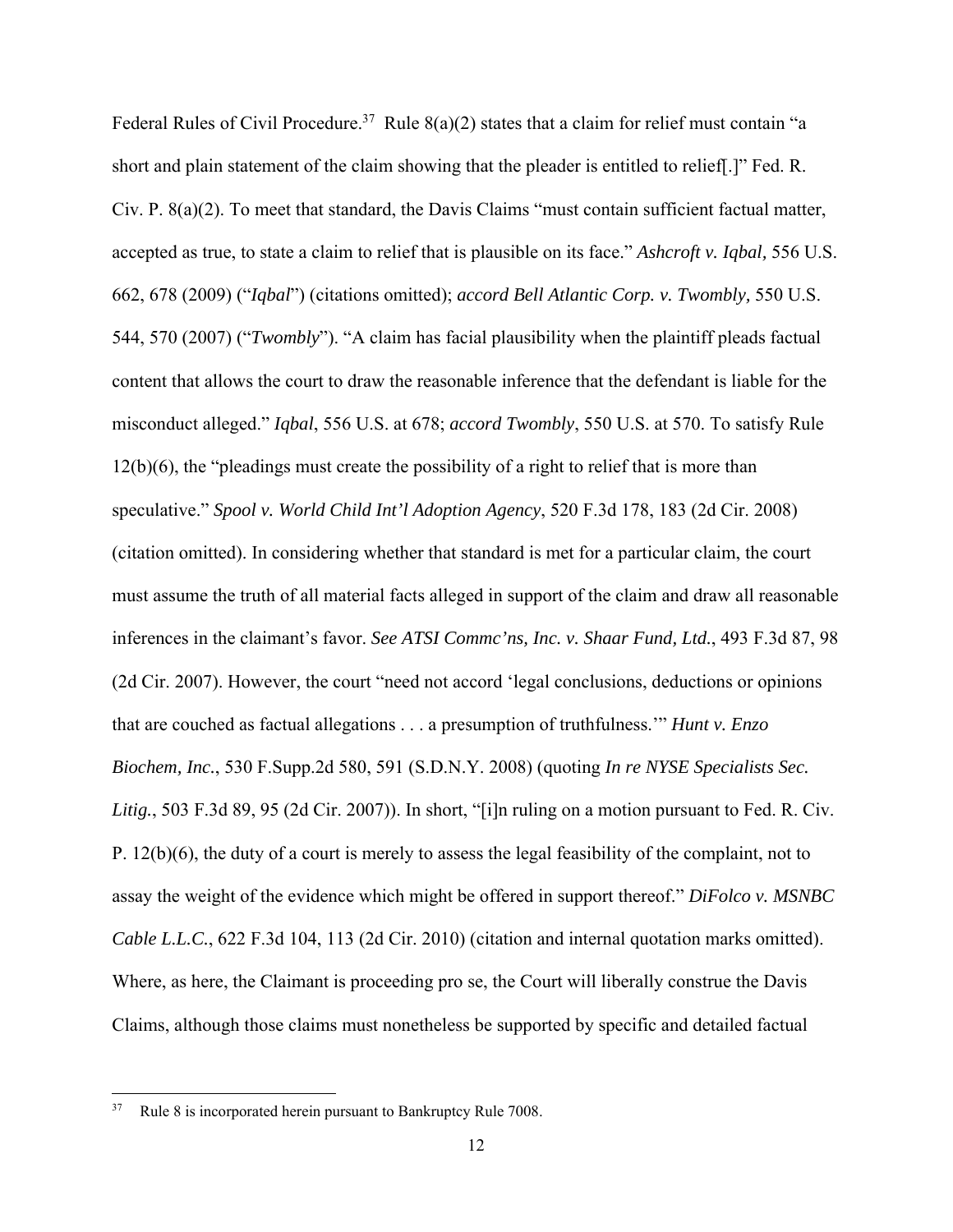allegations that provide a fair understanding for the basis of the claim and the legal grounds for recovery against a debtor. *Kimber v. GMAC Mortgage, LLC (In re Residential Capital, LLC)*, 489 B.R. 489, 494 (Bankr. S.D.N.Y. 2013) (citing *Iwachiw v. New York City Bd. of Elections*, 126 Fed. Appx. 27, 29 (2d Cir. 2005)).

*Res judicata* and claim preclusion bar the "relitigation ... of claims that were, or could have been, brought in an earlier litigation between the same parties or their privies." *Bank of N.Y. v. First Millennium, Inc.,* 607 F.3d 905, 919 (2d Cir.2010). The doctrine of *res judicata* is applicable to motions under Rule 12(b)(6). "Dismissal under Rule 12(b)(6) on *res judicata* grounds is appropriate when the elements of *res judicata* are apparent on the face of the pleadings." *Murry v. Gen. Servs. Admin.,* 553 Fed. Appx. 362, 364 (5th Cir.2014) (citation omitted). *See also Freeman v. Sikorsky Aircraft Corp*., 151 Fed. App'x 91, 92 (2d Cir. 2005) (noting that the affirmative defense of *res judicata* may be raised in a Rule 12(b)(6) motion "when all of the relevant facts are shown by the court's own records." (quoting *Day v. Moscow,* 955 F.2d 807, 811 (2d Cir.1992)).

#### **Discussion**

### **The Davis Unsecured Claims**

 In the *Davis I* and *Davis II* complaints, the Claimant and Illinois Plaintiffs asserted that Ditech and the Illinois Defendants violated various federal statutes when they disseminated their customers' private information that they obtained in their capacity as servicers of their loans.<sup>38</sup> The Illinois District Court rejected those contentions. In dismissing the *Davis I* Third Amended Complaint, pursuant to Rule 12(b)(6), it found that the complaint contained "page after page of

<sup>38</sup> *See* Third Amended Complaint at ¶¶ 1-3; *see also Davis II,* Docket No. 1, Complaint at ¶1; Reply ¶¶ 1, 4, 5.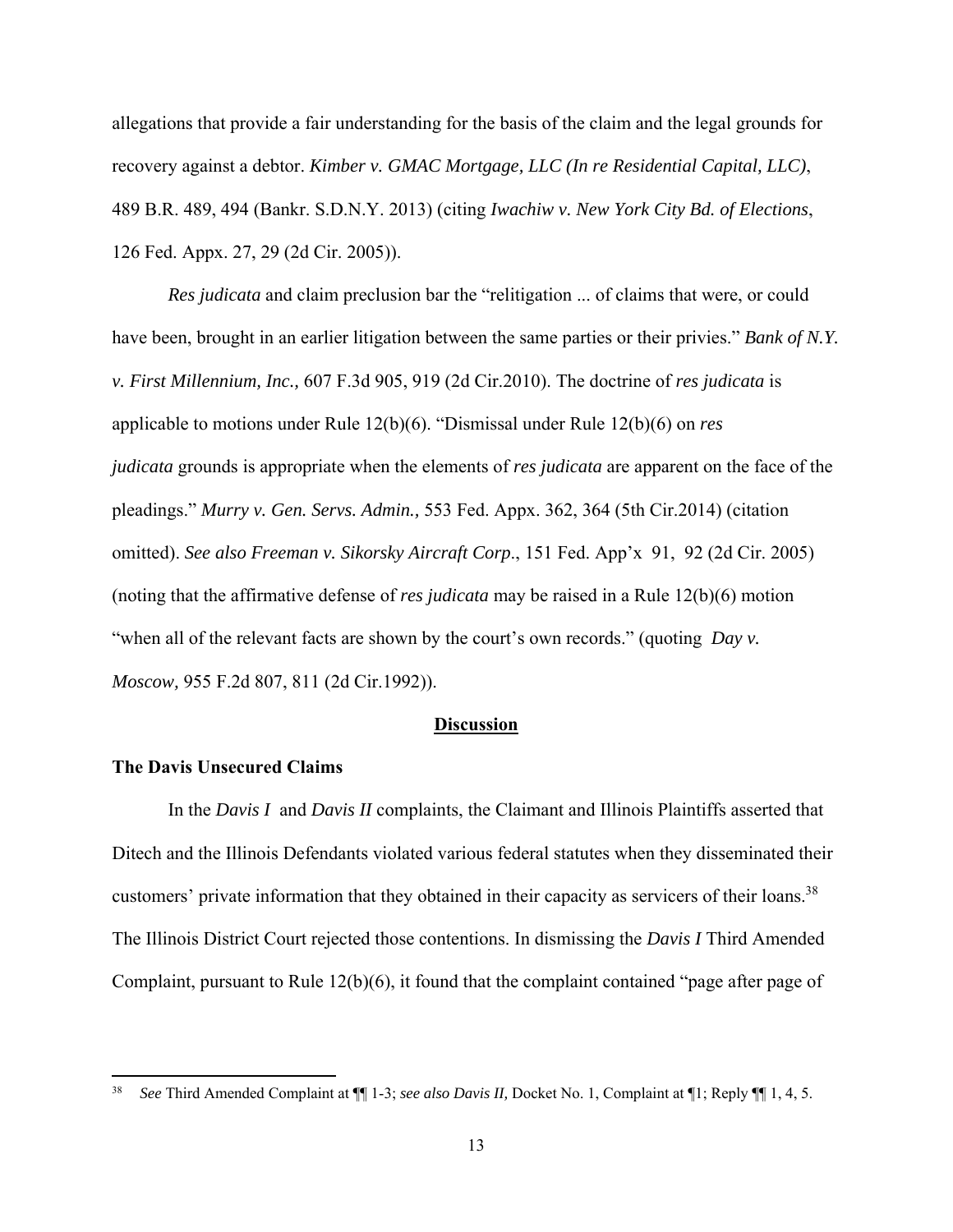generalized recriminations, but no allegations tethered to any Plaintiff [or] Defendant."39 In *sua sponte* dismissing the *Davis II* complaint, with prejudice, pursuant to Rule 12(b)(6), the court admonished the plaintiffs for "filing the same thing over and over again,"<sup>40</sup> after the Claimant conceded that the relief she sought in the *Davis II* complaint, was similar to the relief sought by the Illinois Plaintiffs in the *Davis I* complaint, and that *Davis II* was based on the original facts in *Davis I*. 41 The Seventh Circuit Court of Appeals affirmed the district court's dismissal of all claims against Ditech under Rule 12(b)(6) in *Davis II,* finding the claims insufficient as a matter of law.42 The Supreme Court denied Claimant's petition for a *writ of certiorari* in *Davis V*. 43

Federal law determines the preclusive effect of a federal judgment. *Marvel Characters, Inc. v. Simon*, 310 F.3d 280, 286 (2d Cir. 2002); *PRC Harris, Inc. v. Boeing Co.,* 700 F.2d 894, 896 n.1 (2d Cir. 1983). *Res judicata* "bars later litigation if an earlier decision was (1) a final judgment on the merits,  $(2)$  by a court of competent jurisdiction,  $(3)$  in a case involving the same parties or their privies, and (4) involving the same cause of action." *EDP Med. Computer Sys., Inc. v. United States*, 480 F.3d 621, 624 (2d Cir.2007) (quoting *In re Teltronics Servs., Inc*., 762 F.2d 185, 190 (2d Cir.1985)). The Court considers whether the doctrine of *res judicata* is applicable to this case.

 Although the Court construes the Davis Unsecured Claims liberally, the pro se Claimant is not exempt from the rules of *res judicata. See Birl v. Estelle,* 660 F.2d 592, 593 (5th Cir.1981) ("The right of self-representation does not exempt a party from compliance with

<sup>39</sup> *See Davis I* Dismissal Order at 2.

<sup>40</sup> *See Davis II* Tr. at 12:11-12.

<sup>41</sup> *Id.* at 7:23-8:4.

<sup>42</sup> *See Davis v. Bank of Am. Corp., et al.*, 727 F. App'x 880, 881 (7th Cir. 2018); *Davis IV*, Docket No. 35.

<sup>43</sup> *See Davis V,* Docket at 1.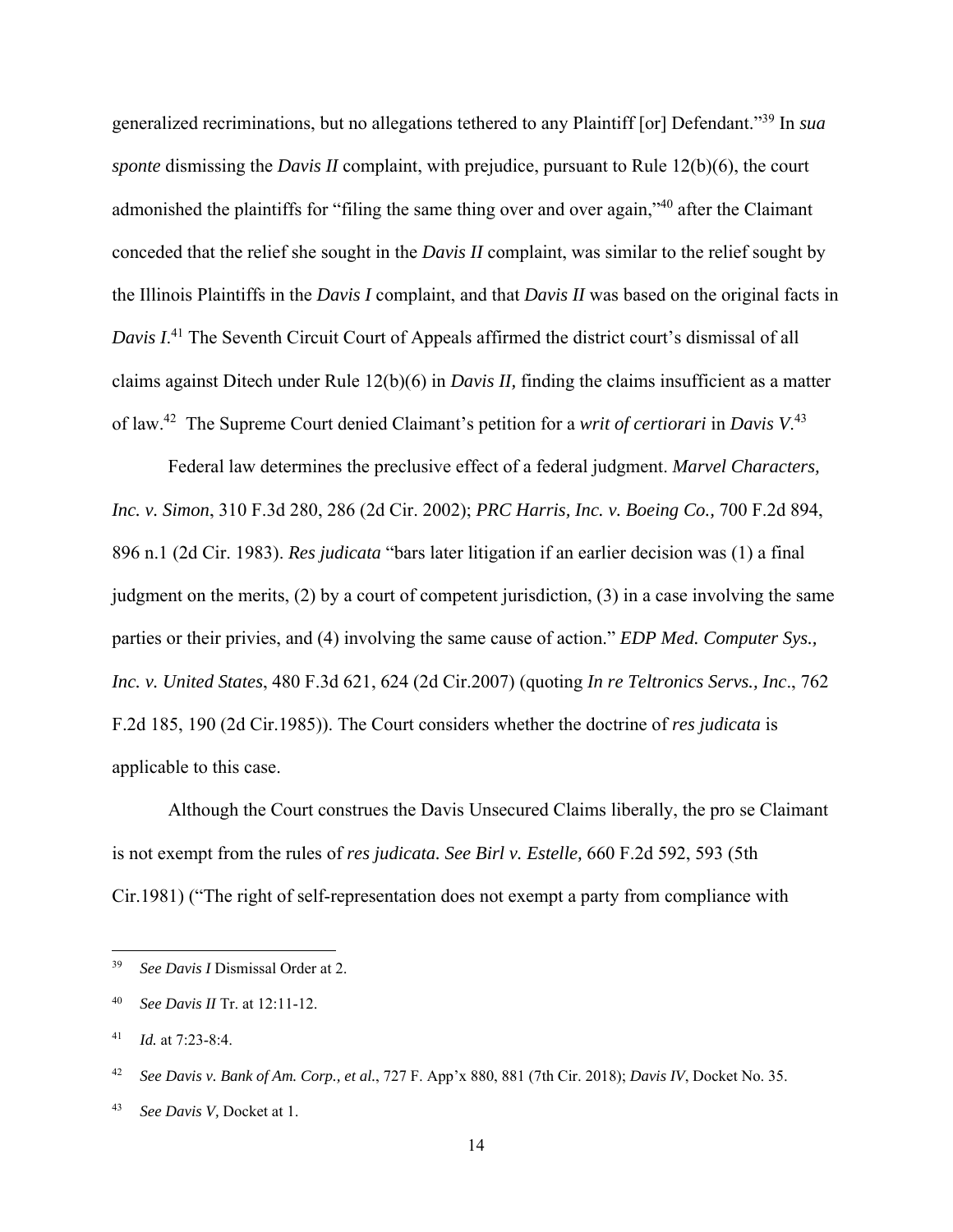relevant rules of procedural and substantive law. One who proceeds pro se with full knowledge and understanding of the risks involved acquires no greater rights than a litigant represented by a lawyer, unless a liberal construction of properly filed pleadings be considered an enhanced right.") (internal citations omitted). *See Traguth v. Zuck*, 710 F.2d 90, 95 (2d Cir. 1983) ("Petitioner [appearing pro se] is not, however, excused 'from compliance with relevant rules of procedural and substantive law.'").

 Dismissal of an action under Rule 12(b)(6) is a judgment on the merits. *See Berrios v. N.Y.C. Hous. Auth.,* 564 F.3d 130, 134 (2d Cir. 2009) ("As the sufficiency of a complaint to state a claim on which relief may be granted is a question of law, the dismissal for failure to state a claim is a final judgment on the merits and thus has res judicata effects."). The first element of *res judicata* is satisfied because the Illinois District Court dismissed the Third Amended Complaint in *Davis I,* pursuant to Rule 12(b)(6), and *sua sponte* dismissed the complaint in Davis II, (which was virtually identical to the Third Amended Complaint) with prejudice, pursuant to Rule 12(b)(6). In *Davis III* and *Davis IV,* the Seventh Circuit upheld the dismissal in *Davis II,* and in *Davis V*, the Supreme Court denied review of *Davis IV.*

 The second element of *res judicata* is also satisfied because the Illinois District Court had subject matter jurisdiction to adjudicate the claims in *Davis I* and *Davis II*, *see* 11 U.S.C. § 1331 (federal question) and 28 U.S.C. § 1367 (supplemental jurisdiction over state law claims), and the Seventh Circuit Court of Appeals had jurisdiction to adjudicate the appeal of *Davis II*. *See*  28 U.S.C. § 1291.

 Finally, the third and fourth elements of *res judicata* are satisfied because Ditech is a named defendant in *Davis I* and *Davis II*, and the claims at issue in *Davis I* and *Davis II* are identical to one another, and identical to the claims that the Claimant asserts in support of the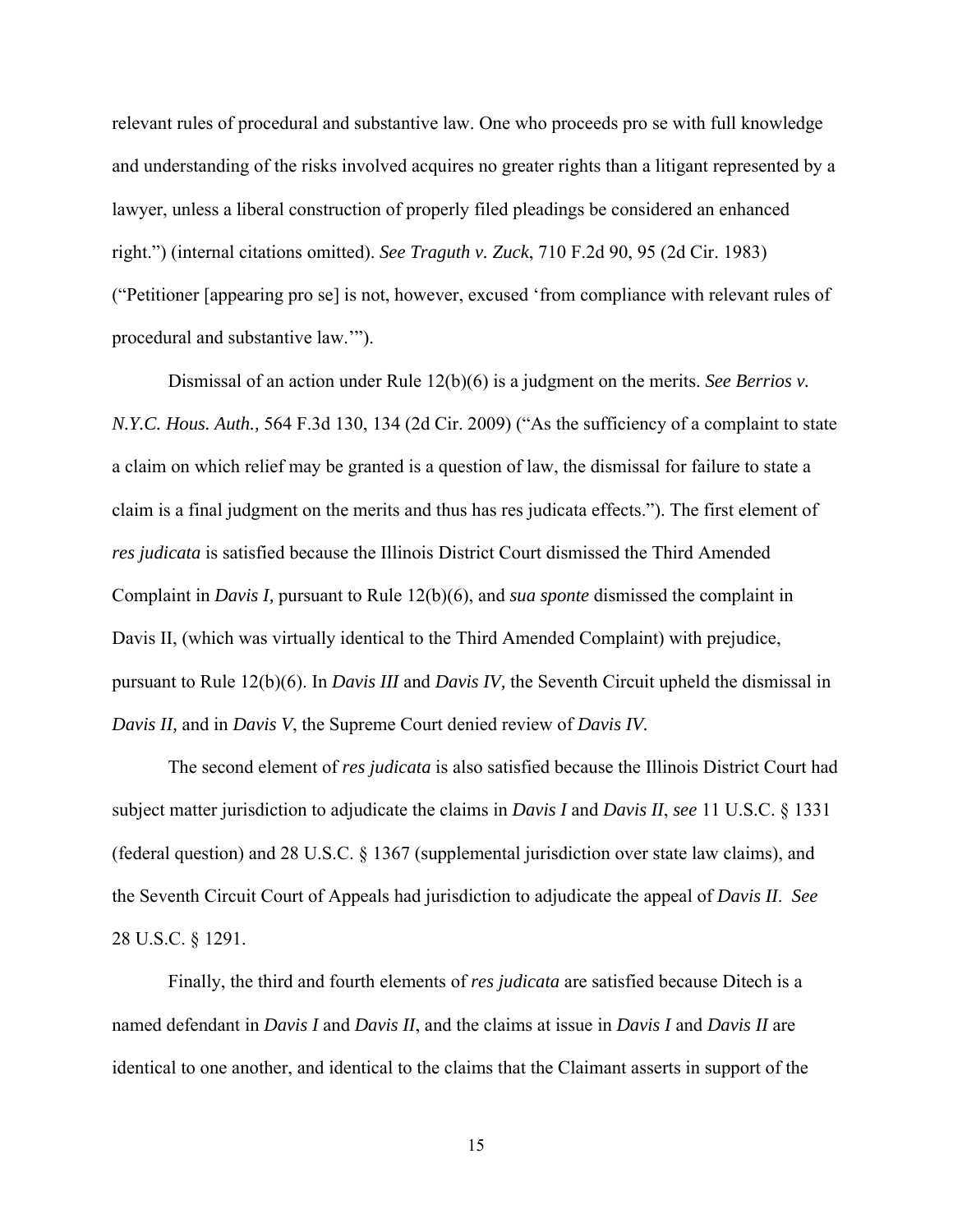Davis Unsecured Claims. In the Davis Unsecured Claims, the Claimant asserts "civil litigation" as the basis of her claims and annexes papers that she filed in *Davis IV* in support of her appeal from *Davis II.* Moreover, in her Response, the Claimant cites to the Illinois District Court actions, as the basis for the Davis Unsecured Claims. Response at 2. Accordingly, the requirements of *res judicata* are satisfied herein.

 Even if the Davis Unsecured Claims could be construed as asserting claims that are different from the claims at issue in *Davis I* and *Davis II*, application of the doctrine *of res judicata* nonetheless would bar the Claimant from asserting those claims herein. That is because the Davis Unsecured Claims arise out of the facts underlying *Davis I* and *Davis II,* and the doctrine of *res judicata* bars the Claimant from asserting new claims based on those facts. *See Bank of New York v. First Millennium, Inc.*, 607 F.3d 905, 918 (2d Cir. 2010) ("Otherwise known as res judicata, claim preclusion bars a subsequent action—involving either the same plaintiffs or parties in privity with those plaintiffs— from asserting claims that were, or could have been, raised in a prior action that resulted in an adjudication on the merits."); *Acosta-Pelle v. New Century Fin. Servs. Inc.,* No. 09 CIV. 2631(SAS), 2009 WL 4927634, at \*2 (S.D.N.Y. Dec. 17, 2009) ("When a claim has been fully litigated, the doctrine of claim preclusion generally bars the future litigation both of that claim and of any closely related claims.").

#### **The Davis Administrative Expense Claim**

 The Bankruptcy Code accords priority to "administrative expenses" including "the actual, necessary costs and expenses of preserving the estate, including . . . wages, salaries and commissions for services rendered after the commencement of the case." 11 U.S.C. §§  $503(b)(1)(A)$ . "[A]n expense is administrative only if it arises out of a transaction between the creditor and the bankrupt's trustee or debtor in possession, . . . and only to the extent that the

16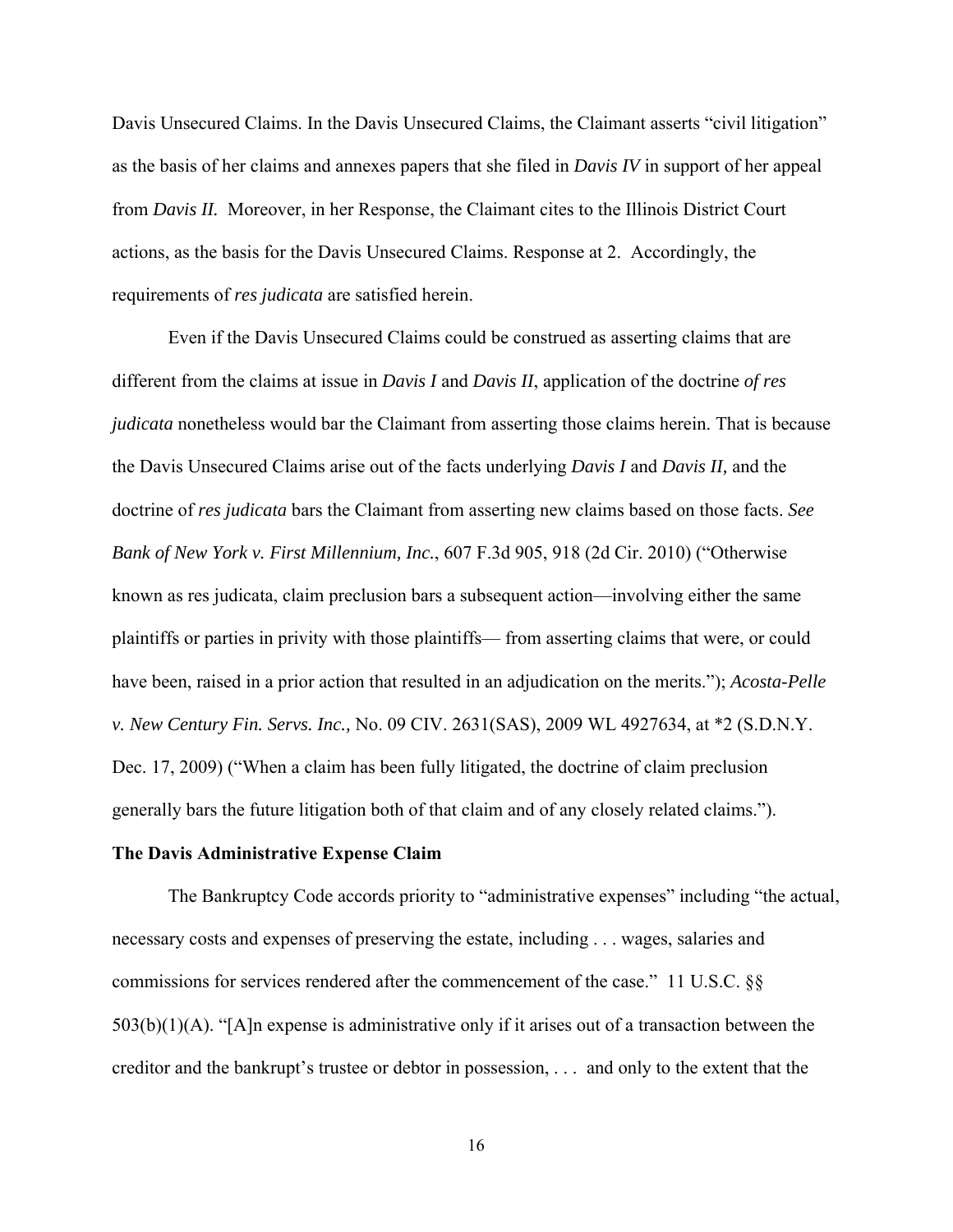consideration supporting the claimant's right to payment was both supplied to and beneficial to the debtor-in-possession in the operation of the business." *Trustees of Amalgamated Ins. Fund v. McFarlin's, Inc.,* 789 F.2d 98, 101 (2d Cir. 1986) (citations and quotations omitted). *See also In re Hostess Brand, Inc.*, 499 B.R. 406, 411-12 (S.D.N.Y. 2013). The Claimant has the burden to demonstrate her right to administrative priority. *See, e.g*., *In re Bethlehem Steel Corp.,* 479 F.3d 167, 172 (2d Cir. 2007) ("The burden of proving entitlement to priority payment as an administrative expense . . . rests with the party requesting it." (citing *Woburn Assocs. V. Kahn (In re Hemingway Transp., Inc.)*, 954 F.2d 1, 5 (1st Cir. 1992)); *In re Drexel Burnham Lambert Grp. Inc.,* 134 B.R. 482, 489 (Bankr. S.D.N.Y. 1991) ("The burden of establishing entitlement to priority rests with the claimant and should only be granted under extraordinary circumstances . . . when the parties seeking priority have sustained their burden of demonstrating that their services are actual and necessary to preserve the estate.")

 Claimant contends that she incurred expenses totaling \$3,550 in preparing various filings in connection with these Chapter 11 Cases, including \$1,750 in expenses to travel to appear at hearings. *See* Davis Administrative Expense Claim at 1. The Claimant's Administrative Expense Claim is simply not an allowable administrative expense claim under sections 503 and 507 of the Bankruptcy Code. The asserted administrative expenses were clearly not costs incurred to preserve the Debtors' estates but rather they were costs expended by Claimant (individually) to participate in these Chapter 11 Cases. Claimant has not demonstrated any grounds for according this claim administrative priority status so the Court expunges this claim. *See In re Ditech Holding Corp.,* No. 19-10412 (JLG), 2020 WL 3635547, at \*9 (Bankr. S.D.N.Y. July 3, 2020) (disallowing the administrative expense claim on the basis that it is not for costs incurred to preserve the Debtors' estates but rather costs expended by the Claimants to participate in these